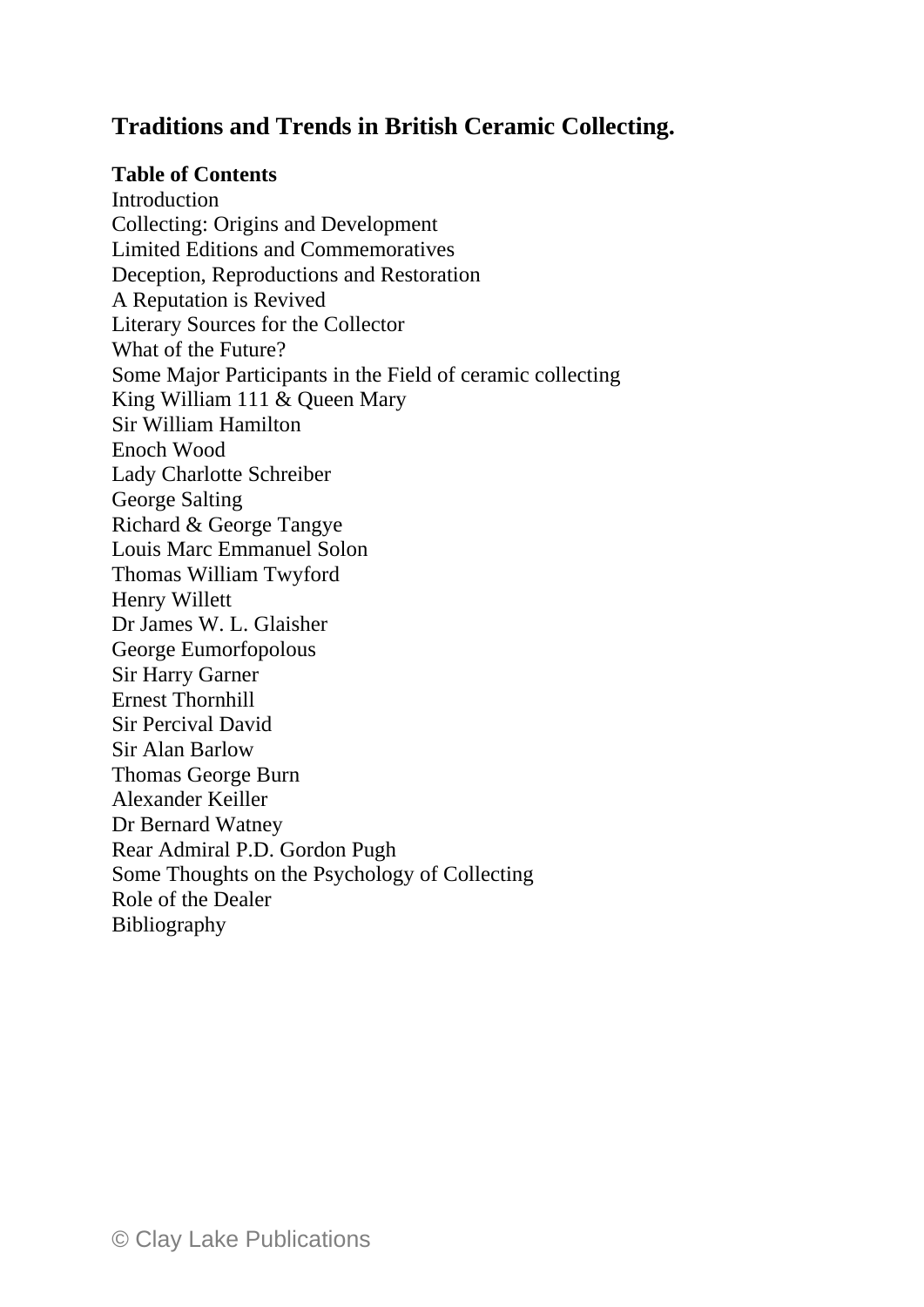## **Introduction**

Although the range of things that are collected has increased considerably over the past two hundred years, an increase largely due to the effects of industrialisation, there are certain areas of mankind's capacity for creativity that have since antiquity stimulated our acquisitive instinct. For many minds the wish to collect is inseparable from values associated with rarity or perhaps objects that reveal evidence of impressive artistic and technical skills, perhaps novelty, and the sense that they represent cultures and traditions that are remote from those which constitute our normal experiences. With the advent of activities that render these experiences more accessible what we choose to collect has changed accordingly. Differing activities, directly or indirectly, provided the incentives that were fundamental in the emergence of collecting from military conquest, ventures undertaken by explorers and travellers (a very large and diverse group) to missionaries, especially from the West, who concurrently exercised the will to convert and to alleviate, via their various charitable deeds, suffering in its numerous forms. Anyone who had an unusual experience, especially if it involved travels over long distances, might have sought mementos of their experience. Adventures were organized with aims to observe or acquire animal and plant species. In the case of zoological projects there was the added incentive of bringing live species back for exhibition purposes, hence the establishment of zoological gardens. One only has to consult publications which appeared as late as the early 1800s for examples of naive representations of animal species. It was not until the invention of photography and access to zoos (living collections) that the average citizen was able to experience creatures that book illustrations alone had often failed to represent without the distortions attributable to artistic licence, ignorance and misrepresentation. Museums served a similar purpose for the products of human creativity and invention. 'Cabinets of Curiosities', a feature of the Renaissance, were museums in microcosm. Their educational value in the late medieval period took on a special importance when they contained artefacts for which there were no equivalents in European history. Before Marco Polo returned from his travels in China he obtained examples of a commodity that was ultimately to have a profound influence on potters who held ambitions to replicate a translucent material, the true composition of which was to remain a mystery until the early years of the eighteenth century, a subject which, incidentally, was ultimately informed by letters written by a Jesuit missionary describing a visit to China's ceramicmaking region of Ching-te-chen (Jingdezen).

That Italy is thought to have been preeminent in the in the earliest experiments to recreate the qualities of Chinese translucent porcelain is attested in the existence of wares made under the patronage of Francesco de Medici at a workshop established in Florence in the 1570s; hence the now extremely rare Medici porcelain. The invention of ceramics in antiquity and especially Western attempts at recreating the special characteristics of Chinese porcelain gave rise to a technology that has been important in stimulating the establishment of scientific principles within and beyond the medium, principles which have an ongoing relevance for art and industry. Predating the advent of porcelain there were, of course, an infinite number of ceramic traditions which have and continue to attract the collector's acquisitive instincts.

The eminent art critic and historian, Sir Herbert Read summarised in a sentence why our interest in what is arguably mankind's oldest technology continues to warrant our serious consideration;

'Judge the art of a country, judge the fineness of its sensibility, by its pottery; it is a sure touchstone.'\*

\*Herbert Read, The Meaning of Art, A Pelican Book, (Faber & Faber, 1931.)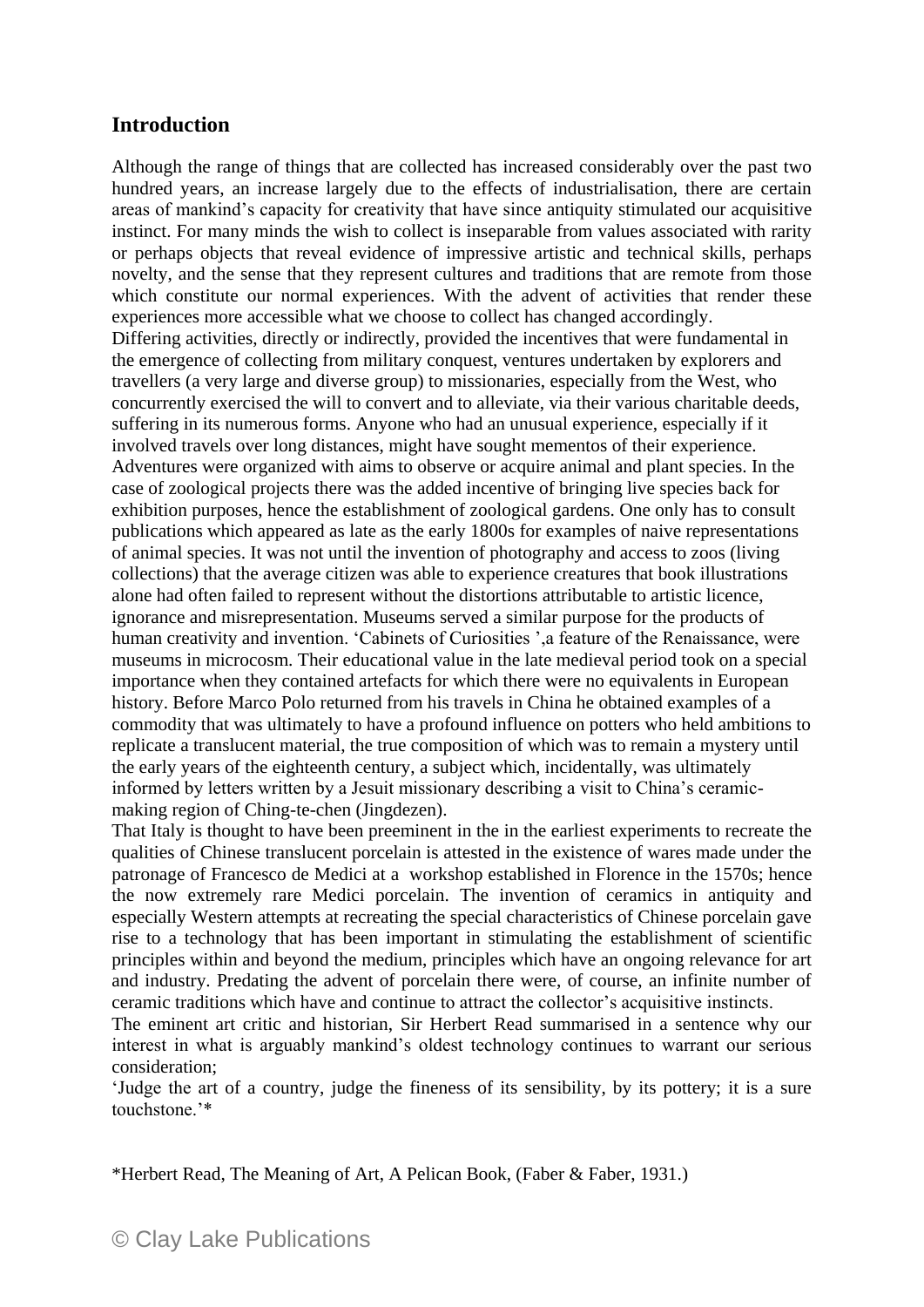## **Collecting: origins and Development**

In the first half of the twentieth century manufacturers of, for example, cigarettes and tea recognized the commercial potential in enclosing with their products small pictorial cards which could be made up with further purchases into sets. Unlike many other areas of collecting opportunities for acquiring every card in the series were largely predetermined and, indeed, facilitated by the issuer. The situation regarding most other areas of collecting, such as antiquities and natural history specimens, was in contrast challenged by factors as diverse as the collector's income, leisure time, geographical location and, not least, knowledge. These are some of the important differences which separate certain collectables such as cigarette cards and other items from the immensely diverse range of objects, both natural and man-made, originally located in distant lands.

The distance factor played a part in the emergence of stamp collecting at a period when most ordinary people rarely had opportunities, members of the armed forces and sailors being the exception, for travel beyond the shores of Britain. For anyone outside these occupations the, albeit small, printed images of exotic peoples and locations could convey a sense of mystery and distance between the countries they depicted and one's often isolated environment. The matter of rarity was incidental to the knowledge that they were from parts of the world that for most were limited to one's imagination. So while postage stamps were not issued just for collectors, a combination of their distant origins and low cost, as in the case of Britain's Penny Black and Two penny Blue, were undoubtedly instrumental in promoting their popularity and establishment of what became philately. In due course, and in response to a growing demand from collectors, the world's postal services quickly recognized the commercial potential in printing issues for reasons beyond their more obvious purpose.

In this age of world-wide communications it is, perhaps, difficult to imagine the sense of wonderment that a citizen of late medieval Europe would have experienced upon seeing for the first time a live elephant or some other equally remarkable creature. Perhaps it was comparable to the experience that anyone in the period from 1969 would have felt upon coming into close contact with either mineral specimens brought back to earth by the Apollo moon landing of that year or a previously unseen fish species such as the Coelacanth (a 'living fossil') from one of the world's deepest oceans. However, my boyhood imagination was stimulated by events and objects with their origins nearer home. I can recall my sense of anticipation and pleasure upon receiving a curio brought back by an uncle from his war-time travels in Italy and Egypt. This was at a period (the late 1940s) when holidays abroad were something generally limited to a privileged few. I reached a point when adding to these modest acquisitions became a favourite pastime with the result that I soon had a collection of curios that at a much earlier period would have possibly qualified as a 'cabinet of curiosities'. I was unaware at the time that my interest in the exotic and unusual was part of a long tradition stretching back into antiquity. It was during the late medieval period that descriptions of 'collectors' cabinets' first appeared in documentary records. Paintings exist which show assemblages of miscellaneous objects ranging in type from minerals via natural history specimens to rare curios and, by the fifteenth century, examples of Chinese porcelain. Limited knowledge of the wider world led to certain objects being incorrectly classified and as a consequence wrongly attributed. What we know to have been Ostrich eggs, for example, were sometimes described as 'Griffins' eggs' when sold to their trusting purchasers. Similarly, skeletal remains, perhaps acquired from a relatively common species, but which allegedly came from creatures which in reality only existed in mythology, were passed off as genuine. There were, however, other items which justified their owner's belief in rarity and which became treasured possessions. In the present context it is instances of Chinese ceramics appearing in Europe which are of particular interest. Well-documented examples